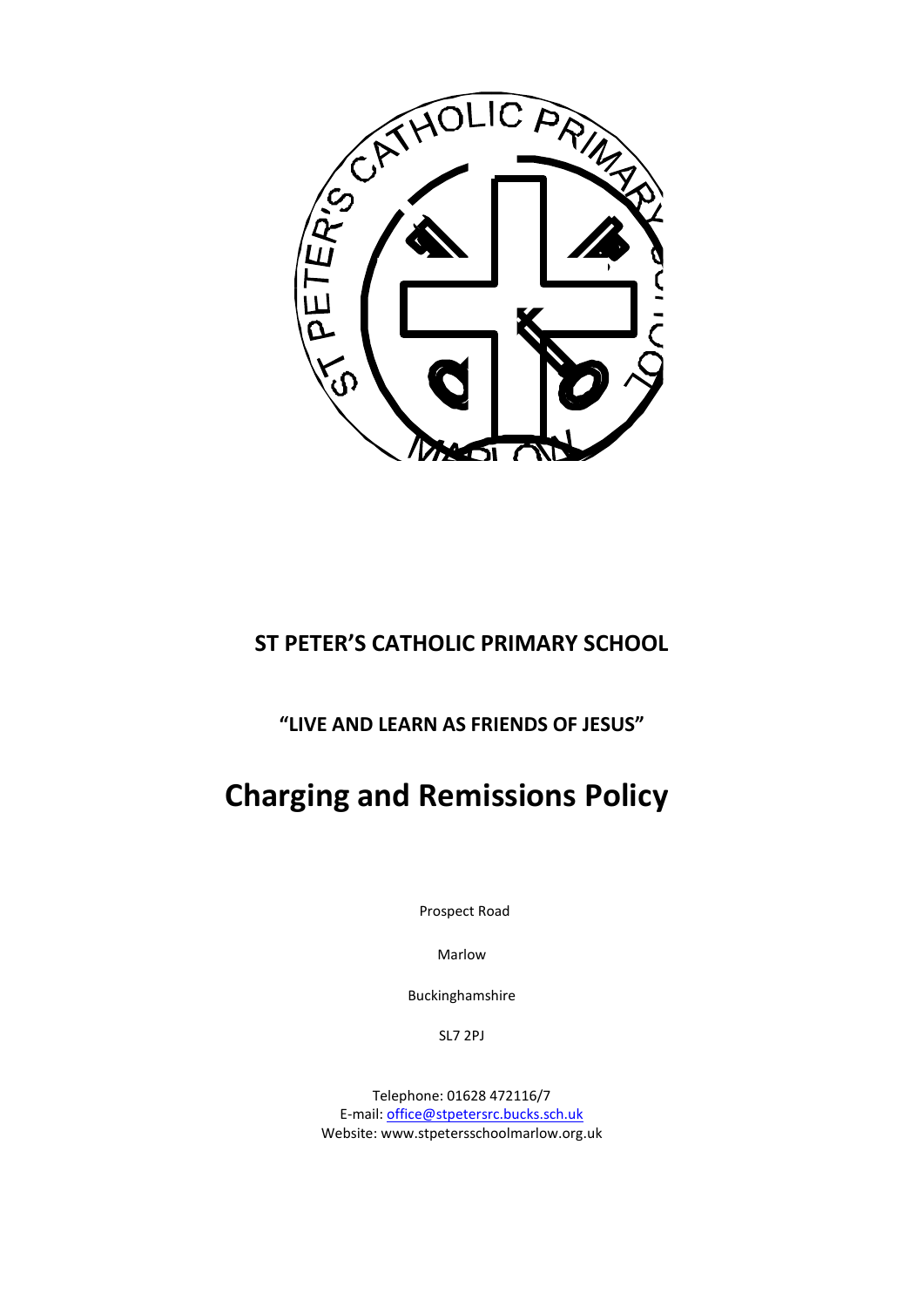### **Charging and Remissions Policy**

**Mission Statement** 

**"Live and learn as friends of Jesus"**

**We aim to:-**

**Live together in our school family where everyone cares for each other.**

**Learn together in a happy, safe school where everyone tries their best and we celebrate each other's achievements.**

# **As friends of Jesus say sorry, support and forgive each other. We help those in need and respect other people's beliefs and cultures**

The Governing Body recognises the valuable contribution that the wide range of additional activities, including clubs and visits, can make towards a pupils education. The Governing Body aims to promote and provide such activities as part of a broad and balanced curriculum for the pupils of the school and as additional optional activities. The relevant statutory provisions are contained in Chapter III of Pt VI of the Education Act 1996. This requires the Governing Body to determine and keep under review a Charging and Remissions Policy. Parents have a right to ask for this information and a summary must be included in the school handbook for parents and published on the school website. The school must also comply with the Buckinghamshire County Council Scheme for Financing Schools, Finance Section F7 Charges for Educational Activities. There are two types of financial contributions for which parents can be asked in relation to educational activities:  $\bullet$ Voluntary contributions; and • Permitted charges. They have different limitations as set out below.

## **Voluntary Contributions:**

Nothing in legislation prevents a school governing body or local authority from asking for voluntary contributions for the benefit of the school or any school activities. However, if the activity cannot be funded without voluntary contributions, the governing body or head teacher should make this clear to parents at the outset. The governing body or head teacher must also make it clear to parents that there is no obligation to make any contribution. It is important to note that no child should be excluded from an activity simply because his or her parents are unwilling or unable to pay. If insufficient voluntary contributions are raised to fund a visit, or the school cannot fund it from some other source, then it must be cancelled. Schools must ensure that they make this clear to parents. If a parent is unwilling or unable to pay, their child must still be given an equal chance to go on the visit. Schools should make it clear to parents at the outset what their policy for allocating places on school visits will be. When making requests for voluntary contributions, parents must not be made to feel pressurised into paying as it is voluntary and not compulsory. St. Peter's does not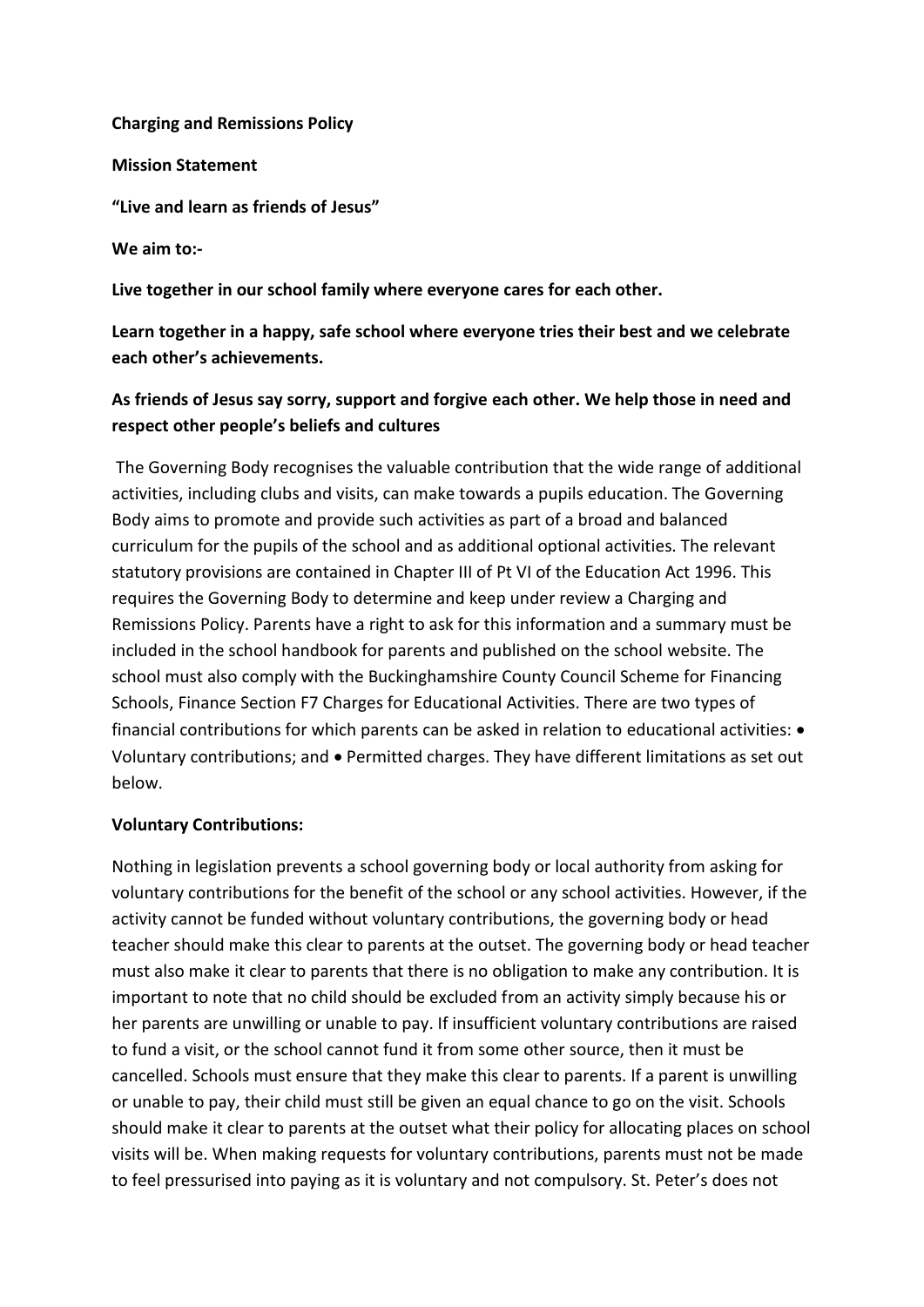send colour coded letters to parents as a reminder to make payments and direct debit or standing order mandates will not be sent to parents when requesting contributions.

#### **Permitted Charges**:

Permitted charges are a direct request to cover certain costs involved with a school activity or visit. No charge will be made in respect of education provided during school hours (which excludes the midday break). Furthermore, no charge will be made for any education provided outside of school hours if this forms part of the syllabus for a public exam, or as part of the National Curriculum or religious education (non-chargeable education). A charge may be made however for board and lodgings on any residential educational visit (subject to the provisions of the LA and this school's remissions policies.

1. Materials & Textbooks Where a pupil or parent wishes to retain items produced as a result of art, craft and design, or design and technology, a charge may be levied for the cost of the materials used. Textbooks are provided free of charge, but in some subjects, additional revision guides may be available, for which a charge is made.

2. Music Tuition Although the law states that, in general, all education provided during school hours must be free, instrumental and vocal music tuition is an exception to that rule. The Charges for Music Tuition (England) Regulations 2007 set out the circumstances in which charges can be made for tuition in playing a musical instrument, including vocal tuition. They allow charging for tuition in larger groups than was previously the case. Charges may now be made for vocal or instrumental tuition provided either individually, or to groups of any size, provided that the tuition is provided at the request of the pupil's parent. Charges may not exceed the cost of the provision, including the cost of the staff who provide the tuition. 7 The regulations make clear that charging may not be made if the teaching is either an essential part of the national curriculum, or is provided under the first access to the key stage 2 Instrumental and Vocal Tuition Programme. They also make clear that no charge may be made in respect of a pupil who is looked after by a local authority (within the meaning of section 22(l) of the Children Act 1989).

3. Residential Activities/Activities Outside School Hours If the activity is held outside school hours and is education other than non-chargeable education, then it is regarded as an "optional extra". A charge may be made for the full cost of the activity but will not exceed the actual cost of providing the activity. The charge may include the costs of travel, board and lodgings, additional staff costs, entrance fees, insurance, materials and equipment. However, the charge made to individual parents will not include any cost added to subsidise parents of children who are unwilling or unable to pay the charge. When is an activity held in school hours? If the number of school sessions taken up by the visit is equal to or greater than 50% of the number of half days spent on the visit, it is deemed to have taken place during school hours (even if some activities take place late in the evening). Whatever the starting and finishing times of the school day, Regulations require that the school day is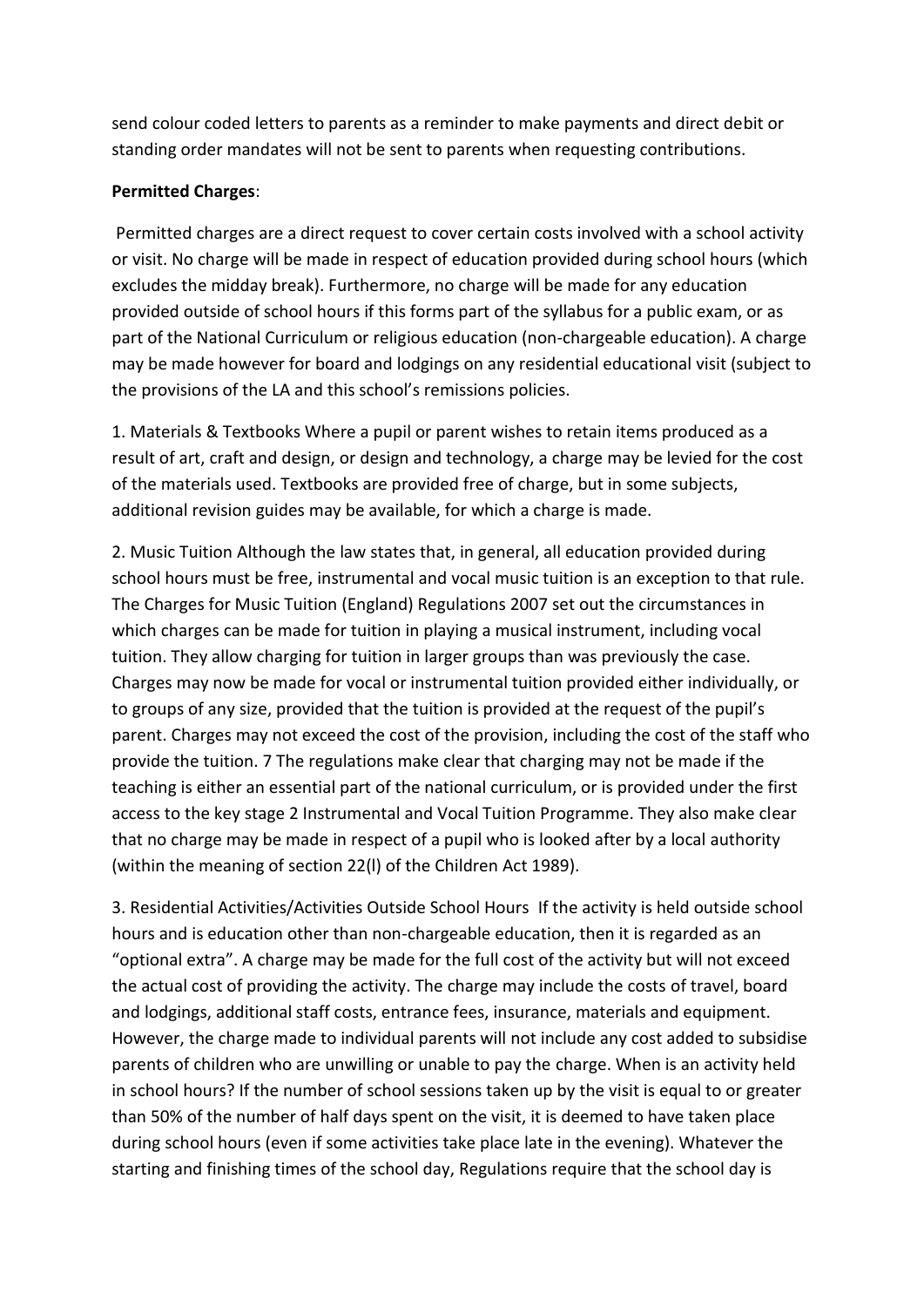divided into 2 sessions. A "half day" means any period of 12 hours ending with noon or midnight on any day. Example 1: Visit during school hours Pupils are away from noon on Wednesday to 9pm on Sunday. This counts as 9 half days including 5 school sessions, so the visit is deemed to have taken place during school hours. Example 2: Visit outside school hours Pupils are away from school from noon on Thursday until 9pm on Sunday. This counts as 7 half days including 3 school sessions, so the visit is deemed to have taken place outside school hours.

4. Examination Entries A charge will be levied in respect of examination entries for pupils where the school has not prepared the pupil for the examination. A charge will be levied in respect of examination entries for pupils where: - the school has prepared the pupil for the examination; and - it considers that for educational reasons the pupil should not be entered; and - the pupil's parent/guardian wishes the pupil to be entered In these circumstances, if the pupil subsequently passes the examination, the school may refund the cost. A charge may be levied for pupils re-sitting an examination. A charge will be levied where a pupil fails without good reason to complete the requirements of any public examination where the school paid or agreed to pay the entry fee.

5. Damage/Loss to Property A charge will be levied in respect of wilful damage, neglect or loss of school property (including premises, furniture, equipment, books or materials), the charge to be the cost of replacement or repair, or such lower cost as the Headteacher may decide.

6. Lettings The school will make its facilities available to outside users at a charge of at least the cost of providing the facilities. The scale of charges will be determined annually by Finance Committee and approved by the Governing Body. Hirers will be invoiced in advance of the letting, each invoice detailing the date and invoice number together with the amount due and the payment terms. Payment terms will be set as "within 14 days of the date of the invoice". Acceptable payment methods are cash, cheque or bank transfer. A receipt will be issued to the hirer upon receipt of payment. The Office Manager will monitor invoices and receipts on a regular basis to identify those that have exceeded the payment terms. In the event of non-payment, the Office Manager will contact the hirer initially by email/ letter and a copy invoice will be attached. If payment is not received within 14 days of the date of the letter, an approach will be made by telephone or in person. If payment is not received within 60 days of the date of the invoice, then consideration will be given to the termination of the lettings agreement. Uncollectable debts of £1000 or more can only be written off by the Head of Finance at Bucks County Council. For amounts less than £1000, the Governing Body will give consideration to the writing off of the debt.

8. Other charges The Headteacher, Finance Committee or Governing Body may levy charges for miscellaneous services up to the cost of providing such services